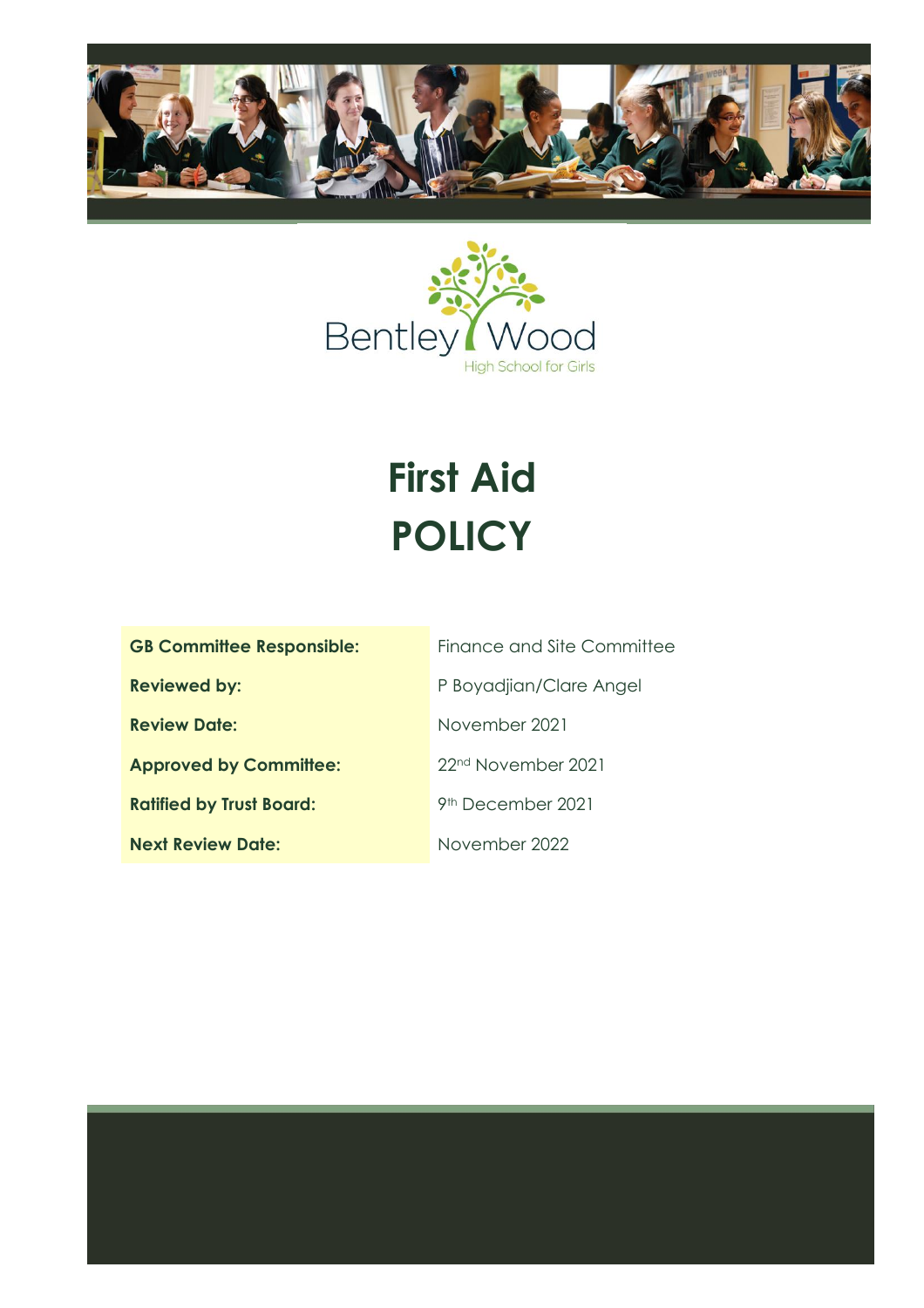# **Contents**

**………………………………………………………………………………………………………………………**

## **1. Aims**

The aims of our first aid policy are to:

- Ensure the health and safety of all staff, students and visitors
- Ensure that staff and governors are aware of their responsibilities with regards to health and safety
- Provide a framework for responding to an incident and recording and reporting the outcomes

# **2. Legislation and guidance**

This policy is based on advice from the Department for Education on [first aid in schools](https://www.gov.uk/government/publications/first-aid-in-schools) and [health and](https://www.gov.uk/government/publications/health-and-safety-advice-for-schools) [safety in schools,](https://www.gov.uk/government/publications/health-and-safety-advice-for-schools) and the following legislation:

- [The Health and Safety \(First Aid\) Regulations 1981,](http://www.legislation.gov.uk/uksi/1981/917/regulation/3/made) which state that employers must provide adequate and appropriate equipment and facilities to enable first aid to be administered to employees, and qualified first aid personnel
- [The Management of Health and Safety at Work Regulations 1992,](http://www.legislation.gov.uk/uksi/1992/2051/regulation/3/made) which require employers to make an assessment of the risks to the health and safety of their employees
- [The Management of Health and Safety at Work Regulations 1999,](http://www.legislation.gov.uk/uksi/1999/3242/contents/made) which require employers to carry out risk assessments, make arrangements to implement necessary measures, and arrange for appropriate information and training
- [The Reporting of Injuries, Diseases and Dangerous Occurrences Regulations](http://www.legislation.gov.uk/uksi/2013/1471/schedule/1/paragraph/1/made) (RIDDOR) 2013, which state that some accidents must be reported to the Health and Safety Executive (HSE), and set out the timeframe for this and how long records of such accidents must be kept
- [Social Security \(Claims and Payments\) Regulations 1979,](http://www.legislation.gov.uk/uksi/1979/628) which set out rules on the retention of accident records
- The Education [\(Independent School Standards\) Regulations 2014,](http://www.legislation.gov.uk/uksi/2014/3283/schedule/made) which require that suitable space is provided to cater for the medical and therapy needs of students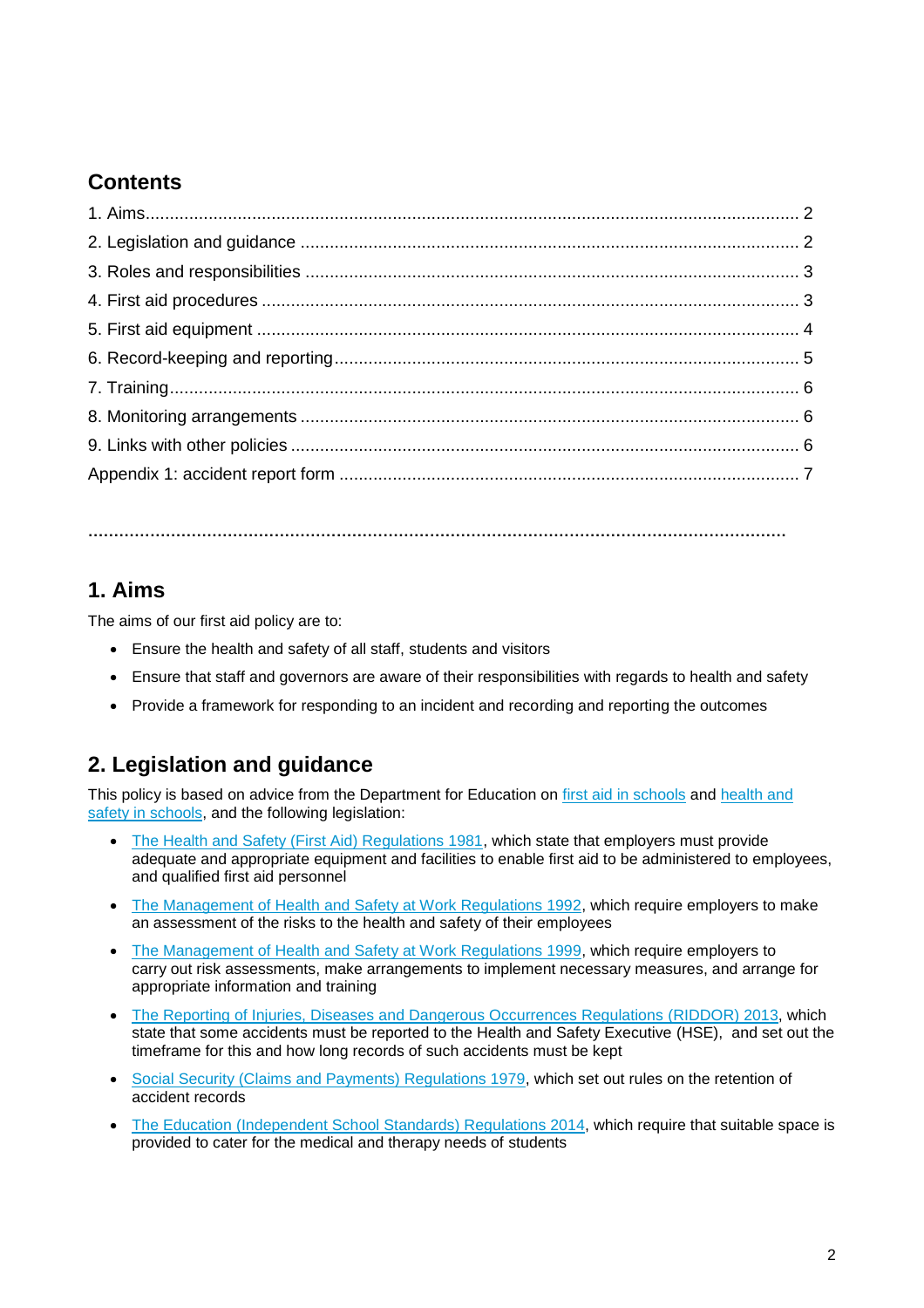# **3. Roles and responsibilities**

#### **3.1 Appointed person(s) and first aiders**

The school's appointed person are the Welfare Officers. They are responsible for:

- Taking charge when someone is injured or becomes ill
- Ensuring there is an adequate supply of medical materials in first aid kits, and replenishing the contents of these kits
- Ensuring that an ambulance or other professional medical help is summoned when appropriate

First aiders are trained and qualified to carry out the role (see section 7) and are responsible for:

- Acting as first responders to any incidents; they will assess the situation where there is an injured or ill person, and provide immediate and appropriate treatment
- Sending students home to recover, where necessary
- Filling in an accident report on the same day, or as soon as is reasonably practicable, after an incident.
- Keeping their contact details up to date

Our school's first aiders are displayed prominently around the school.

#### **3.2 The governing board**

The governing board has ultimate responsibility for health and safety matters in the school, but delegates operational matters and day-to-day tasks to the headteacher and staff members.

#### **3.4 The headteacher**

The headteacher is responsible for the implementation of this policy, including:

- Ensuring that an appropriate number of trained first aid personnel are present in the school at all times
- Ensuring that first aiders have an appropriate qualification, keep training up to date and remain competent to perform their role
- Ensuring all staff are aware of first aid procedures
- Ensuring appropriate risk assessments are completed and appropriate measures are put in place
- Undertaking, or ensuring that managers undertake, risk assessments, as appropriate, and that appropriate measures are put in place
- Ensuring that adequate space is available for catering to the medical needs of students
- Reporting specified incidents to the HSE when necessary (see section 6)

#### **3.5 Staff**

School staff are responsible for:

- Ensuring they follow first aid procedures
- Ensuring they know who the first aiders in school are
- Completing accident reports for all incidents they attend to where a first aider is not called by liaising with the Welfare Officers
- Informing the headteacher or their manager of any specific health conditions or first aid needs

## **4. First aid procedures**

#### **4.1 In-school procedures**

In the event of an accident resulting in injury or a student feeling unwell: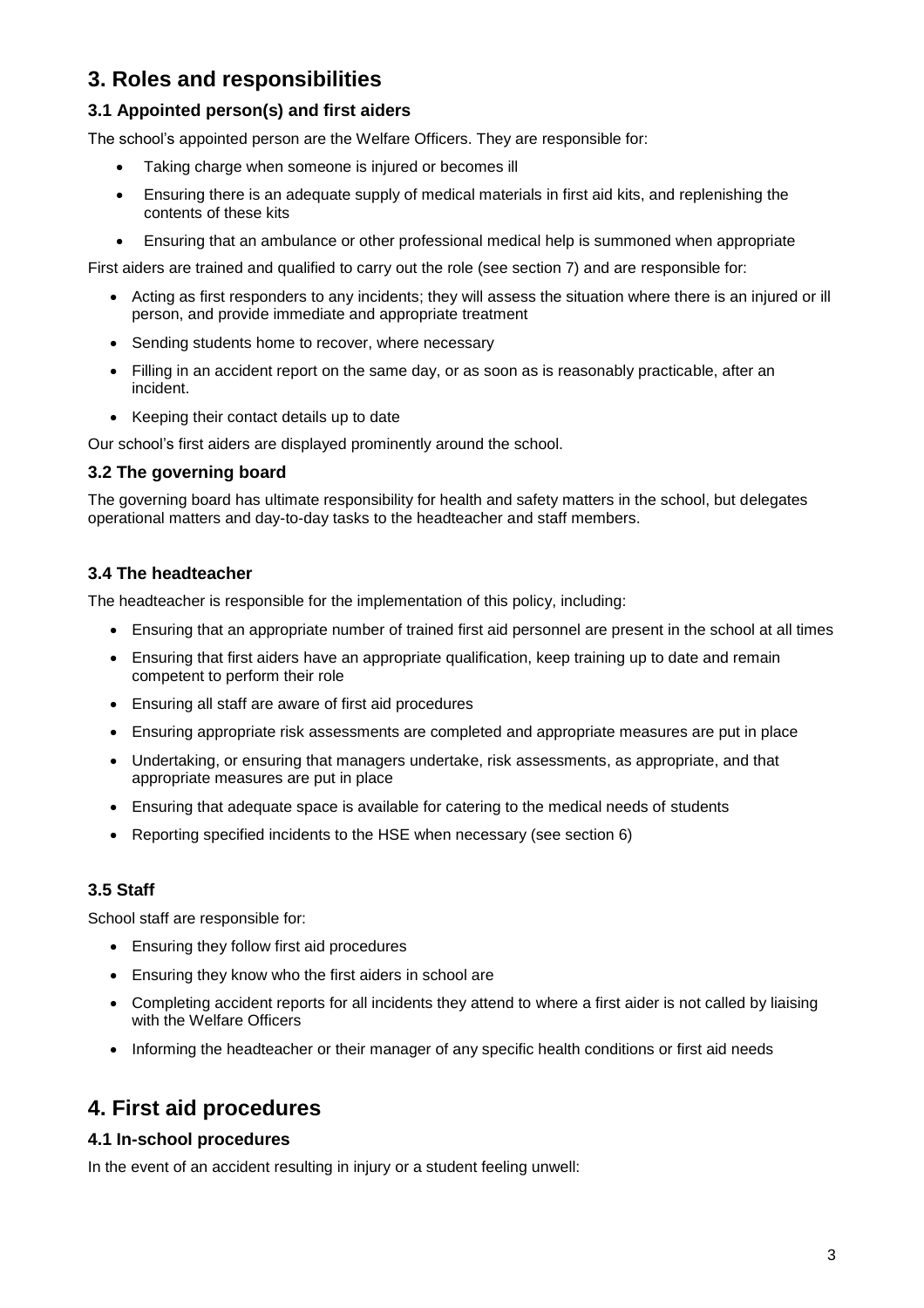- The closest member of staff present will assess the seriousness of the injury and seek the assistance of a qualified first aider, if appropriate, who will provide the required first aid treatment
- The first aider, if called, will assess the injury and decide if further assistance is needed from a colleague or the emergency services. They will remain on scene until help arrives
- The first aider will also decide whether the injured person should be moved or placed in a recovery position
- If the first aider judges that a student is too unwell to remain in school, parents will be contacted and asked to collect their child. Upon their arrival, the first aider will recommend next steps to the parents
- If emergency services are called, the first aider supporting the student will contact parents immediately
- The first aider will complete an accident report form on the same day or as soon as is reasonably practical after an incident resulting in an injury

#### **4.2 Off-site procedures**

When taking students off the school premises, staff will ensure they always have the following:

- A school mobile phone or other appropriate means of communication
- A portable first aid kit
- Information about the specific medical needs of students
- Any student medication i.e epi pen, inhaler etc.
- Parents' contact details

Risk assessments will be completed by the visit lead prior to any educational visit that necessitates taking students off school premises.

The Welfare Officers will monitor Evolve to be aware of trips taking place. The trip lead will liaise with the Welfare Officers to ensure they have an appropriate first aid kit and are briefed on medical conditions students may have.

## **5. First aid equipment**

A typical first aid kit in our school will include the following:

- A leaflet with general first aid advice
- Regular and large bandages
- Eye pad bandages
- Triangular bandages
- Adhesive tape
- Safety pins
- Disposable gloves
- Antiseptic wipes
- Plasters of assorted sizes
- **Scissors**
- Ice pack
- Plastic tweezers
- Face mask
- Burns dressings

No medication is kept in first aid kits.

First aid kits are stored in:

• The medical room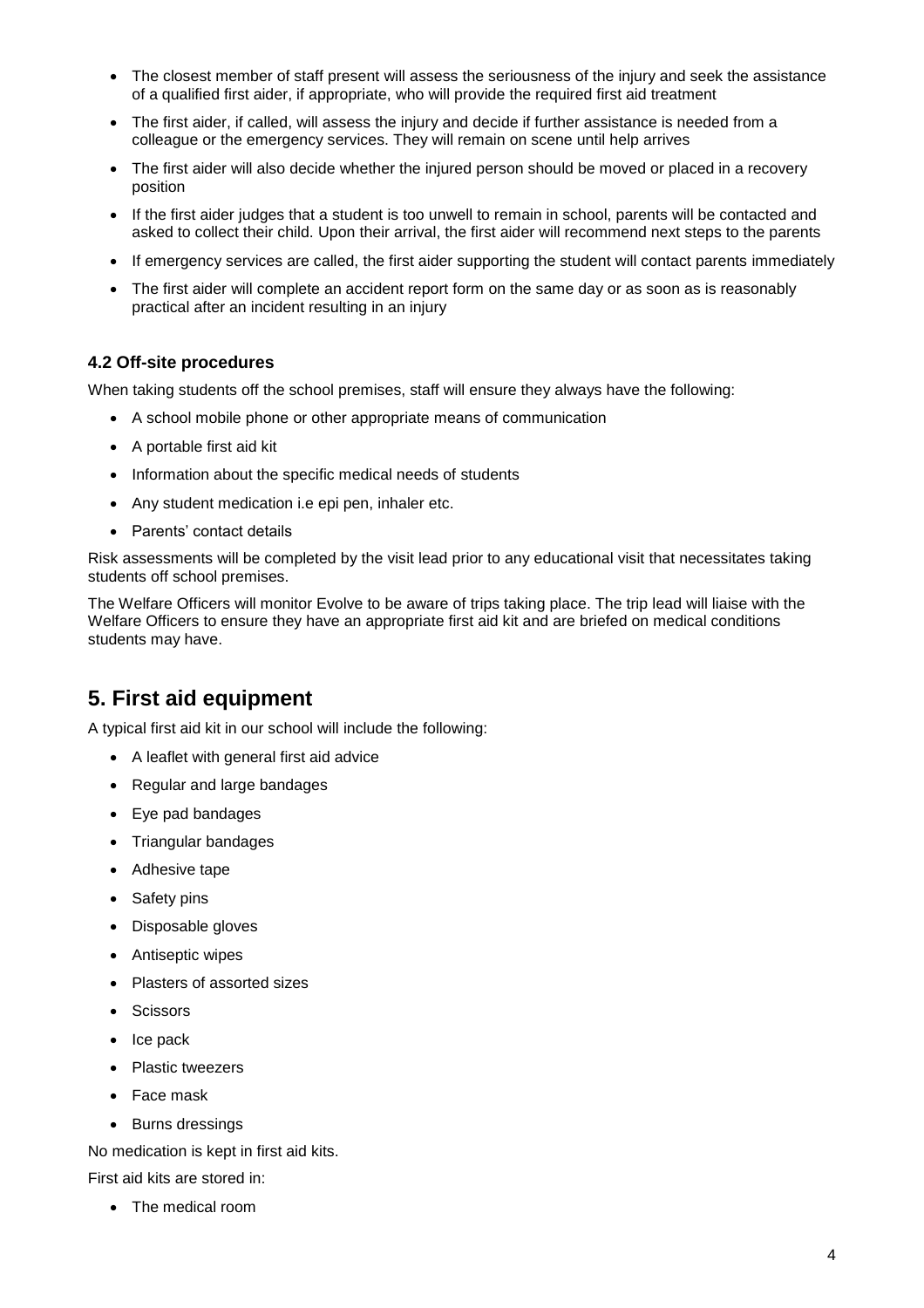- Reception (at the desk)
- All science labs
- All design and technology classrooms
- The school kitchens
- School vehicles

The location of First Aid kits is included on notices listing first aiders displayed around the school. These are checked termly by the Welfare Officers to ensure they still contain all the relevant equipment.

# **6. Record-keeping and reporting**

#### **6.1 First aid and accident recording**

- An online accident form will be completed by the first aider on the same day or as soon as possible after an incident resulting in an injury
- As much detail as possible should be supplied when reporting an accident.
- Details of the accident will also be added to the student's educational record by the School's Welfare Officers.
- Where appropriate, an investigation of the incident, including near misses, will be carried out at a level appropriate to the incident and outcomes/actions will be recorded on the accident report.
- Records held in the school's accident reporting system will be retained by the school according to its retention policy – until the student is 25 years of age.

See Incident reporting & Investigation Guidance for staff – Appendix 1

#### **6.2 Reporting to the HSE**

The Welfare Officer will keep a record of any accident which results in a reportable injury, disease, or dangerous occurrence as defined in the RIDDOR 2013 legislation (regulations 4, 5, 6 and 7).

The school will report these to the Health and Safety Executive as soon as is reasonably practicable and in any event within 10 days of the incident. Advice will be sought from the school's Health & Safety advisors who also monitor the accident and reporting system.

Reportable injuries, diseases or dangerous occurrences include:

- Death
- Specified injuries, which are:
	- o Fractures, other than to fingers, thumbs and toes
	- o Amputations
	- o Any injury likely to lead to permanent loss of sight or reduction in sight
	- o Any crush injury to the head or torso causing damage to the brain or internal organs
	- o Serious burns (including scalding)
	- o Any scalping requiring hospital treatment
	- o Any loss of consciousness caused by head injury or asphyxia
	- o Any other injury arising from working in an enclosed space which leads to hypothermia or heat-induced illness, or requires resuscitation or admittance to hospital for more than 24 hours
- Injuries where an employee is away from work or unable to perform their normal work duties for more than 7 consecutive days (not including the day of the incident)
- Where an accident leads to someone being taken to hospital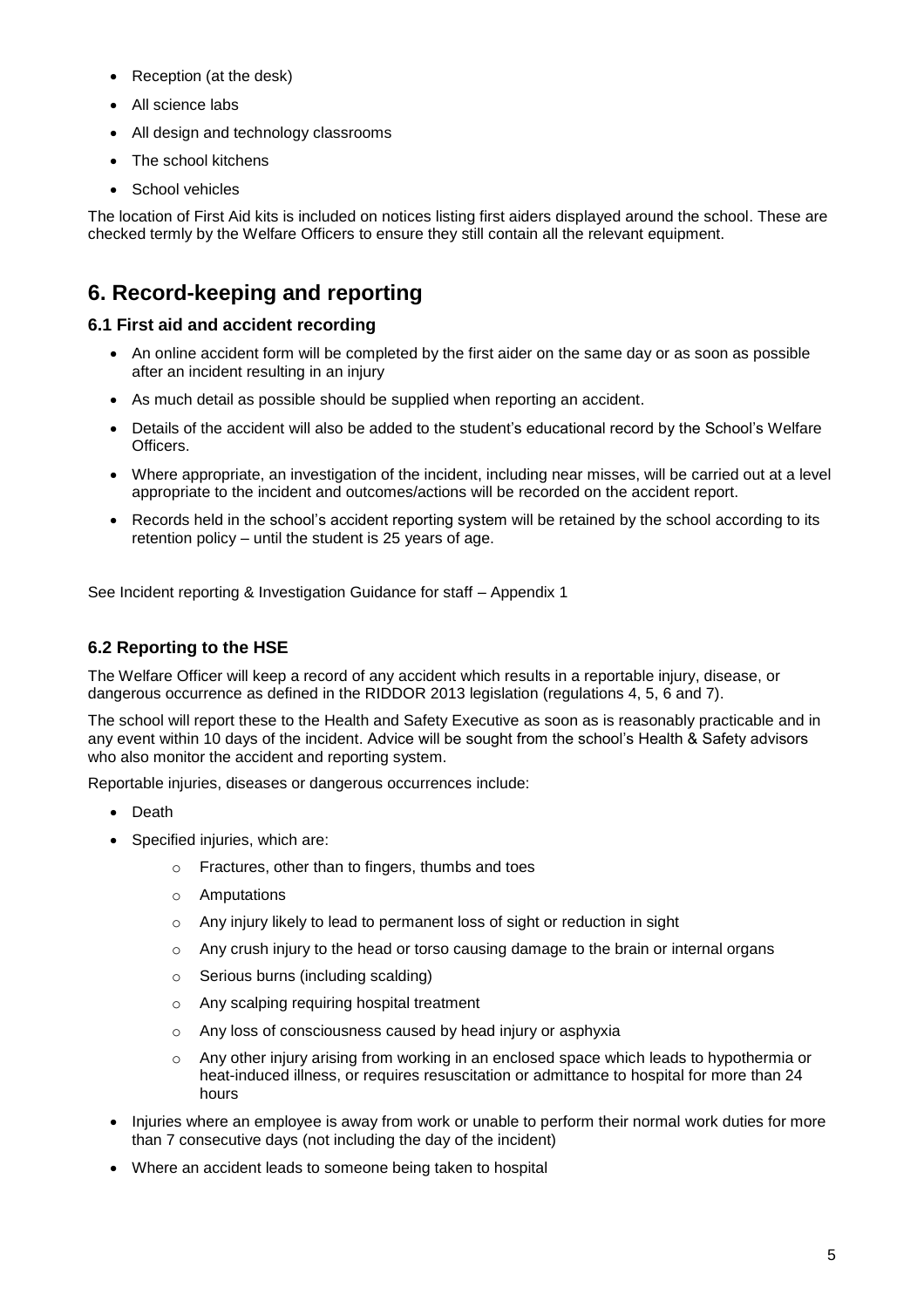- Near-miss events that do not result in an injury, but could have done. Examples of near-miss events relevant to schools include, but are not limited to:
	- o The collapse or failure of load-bearing parts of lifts and lifting equipment
	- $\circ$  The accidental release of a biological agent likely to cause severe human illness
	- $\circ$  The accidental release or escape of any substance that may cause a serious injury or damage to health
	- o An electrical short circuit or overload causing a fire or explosion

Information on how to make a RIDDOR report is available here:

[How to make a RIDDOR report, HSE](http://www.hse.gov.uk/riddor/report.htm) http://www.hse.gov.uk/riddor/report.htm

# **7. Training**

All first aiders must have completed a training course, and must hold a valid certificate of competence to show this. The school will keep a register of all trained first aiders, what training they have received and when this is valid until.

Staff are encouraged to renew their first aid training when it is no longer valid. The school provides annual asthma and allergies training to all staff.

## **8. Monitoring arrangements**

This policy will be reviewed by the Operations Manager annually.

At every review, the policy will be approved by the headteacher and the school's Governing Body.

## **9. Links with other policies**

This first aid policy is linked to the

- Health and safety policy
- Risk assessment policy
- Substance use and misuse policy
- School Visits & Journeys Policy
- Supporting Students with Medical Conditions Policy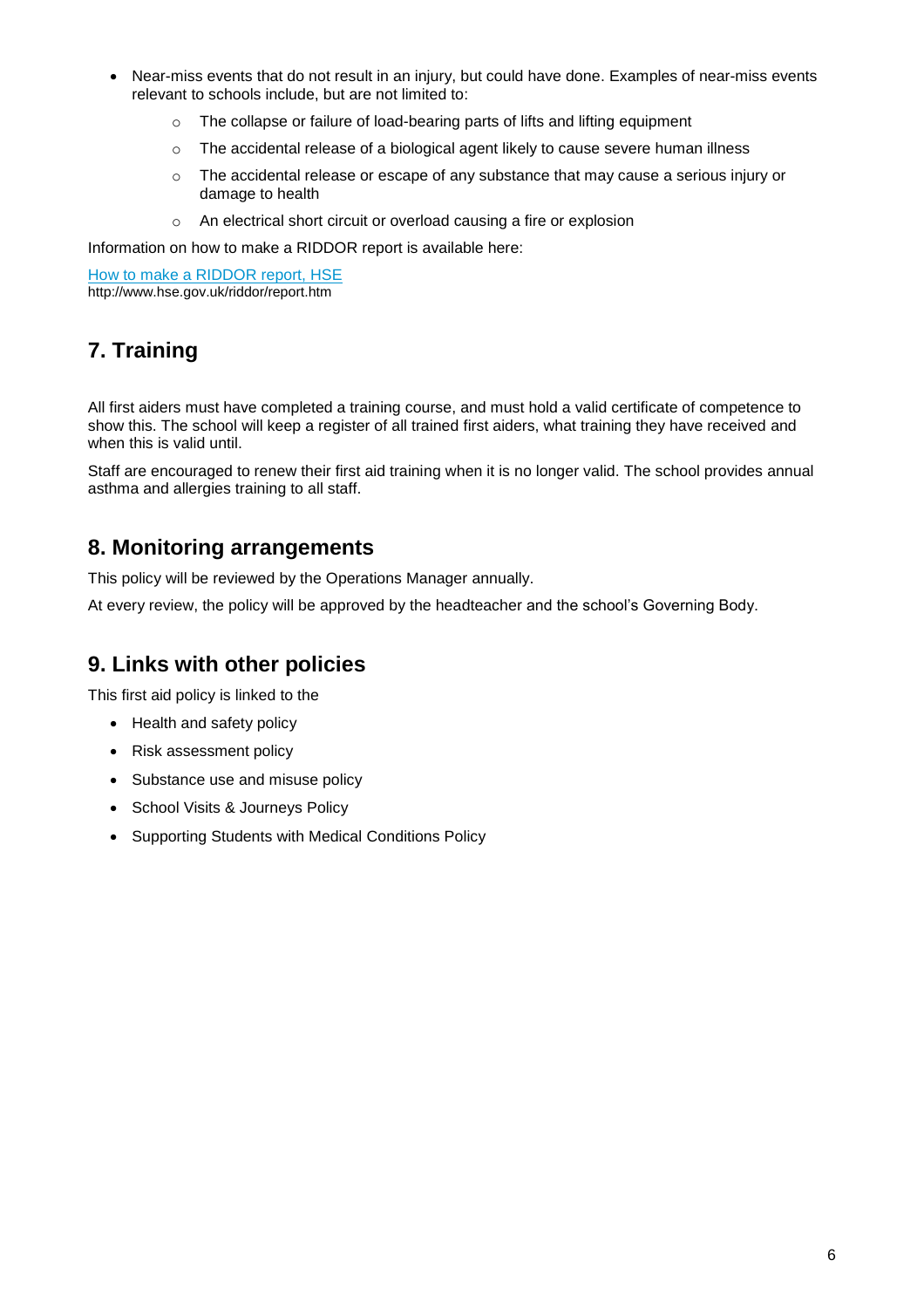# **Appendix 1: Incident reporting & investigation guidance for staff**

#### **1. Key Responsibilities**

Welfare officers record incident following procedure below and alerts site team/Operations Manager. Site Team preserve the scene immediately and record any findings including photographs

Operations Manager – is the lead investigating officer initially. Ensures all appropriate evidence is gathered. Records investigation on the school's incident investigation template and communicates with relevant staff re reviewing relevant risk assessments is completed as soon as reasonably practicable.

Head Teacher – Designates lead investigator for significant investigations and signs off investigations as being complete

#### **2. When to use the online system to report incidents**

The school uses an online system for the recording of accidents/incidents and near misses. The current system is provided by the H&S consultants. When an accident is recorded the system alerts the Headteacher, Operations Manager & Deputy Headteacher. All incidents/accidents/near misses are reviewed on the online system by the H&S consultant and Operations Manager.

Follow up investigations are also recorded on the system by the Welfare Officers with any supporting evidence/documentation including witness statements, photographs, measurements etc. Investigations are recorded by the Operations Manager.

Supporting documentation for the online system can be found at A:\Health & Safety\Incident investigation and follow up

#### **What incidents to report on the online system**

- Serious incidents requiring further medical treatment other than first aid administered in school e.g. where an ambulance was called or the person injured was taken to a GP, walk in centre or hospital.
- Incidents where there has been a failure in a health and safety system e.g. poor supervision, equipment defect or structural fault that led to the incident. For example, where a student injured themselves on a trampoline that had been found to be defective.
- Any incident involving an employee
- Any incident where the school feels there is potential for a personal injury claim or other complaint, and requires support from Carstens & Robinson Ltd. (See Section 6 Reviewing Incidents below)

#### **What not to report on the online system**

- Any incidents that have been dealt with through on-site minor first aid e.g. a plaster such as small cuts, bumps, or bruises
- Incidents that cannot be prevented e.g. if a student was not looking were they were going and bumped into the wall and bruised their arm.

However, it is essential we keep a record of these minor incidents. These are recorded in the student's record on SIMS.

#### **3. What to include in an incident report**

#### **Type of injury incident**

- **Minor injury** An injury requiring first aid, usually administered by on site staff, or at a walk in centre or similar.
- **Injury resulting in 1-7 days lost** time An injury where the injured party is absent for 1 to 7 days or unable to carry out their normal duties for up to 7 days.
- **Over 7 day reportable injury** An injury where the injured party is absent for over 7 days not including day of injury or unable to carry out their normal duties for over 7 days. If this is an injury to an employee whist they are at work then it would be reportable to the HSE (see section 3 below).
- **Major injury** A serious injury requiring hospital treatment including fractures, hospital admissions over 24 hours, permanent loss or reduction of sight, and serious burns. Certain defined major injuries are reportable to the HSE (see section 3 below)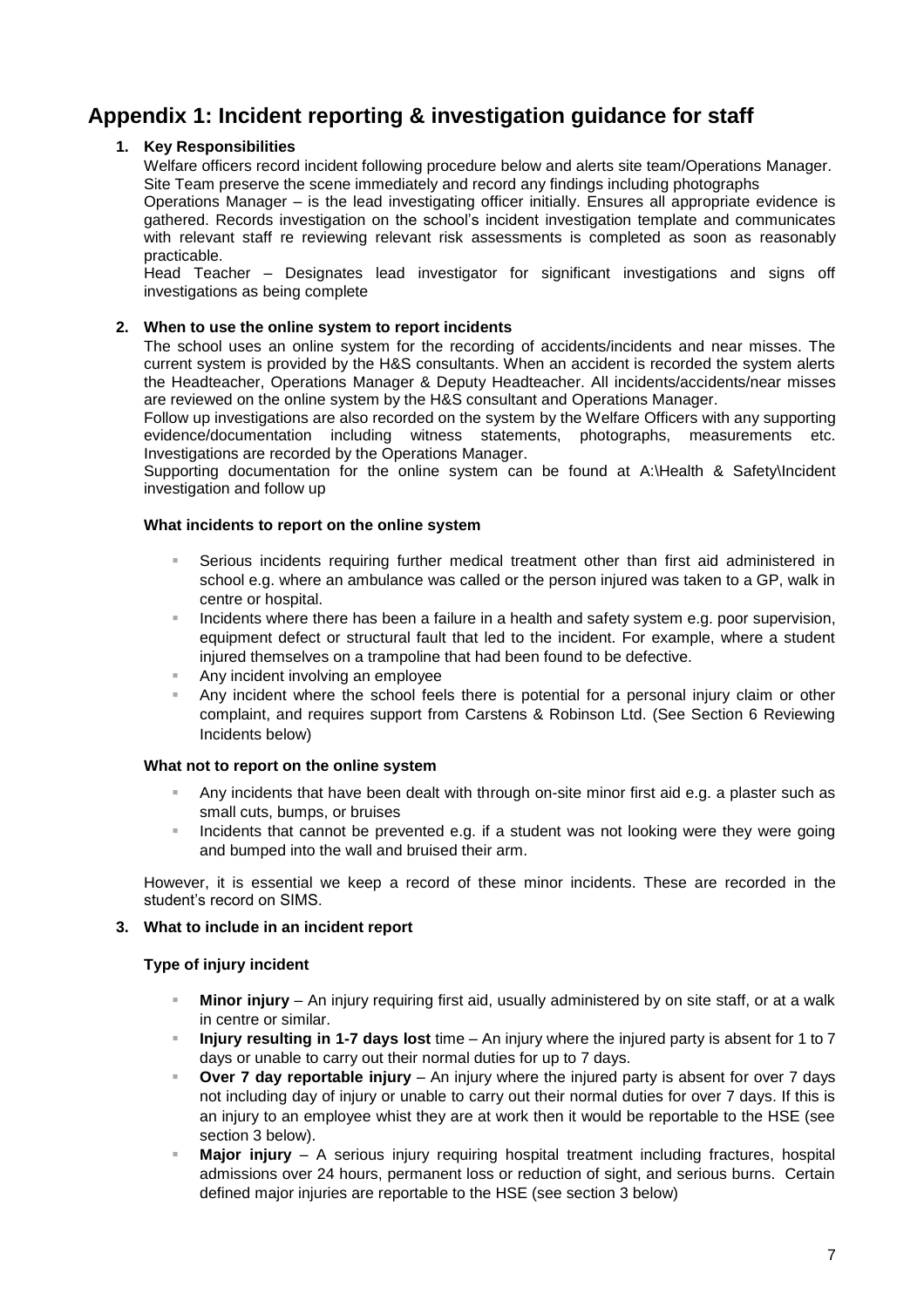- **Fatality** An injury leading to the death of the injured part
- **Near miss** An incident or event that does not cause an injury but has the potential to cause harm e.g. brick knocked off high level scaffold falling to ground without hitting anyone.

#### **What to include in the details section of the accident / incident report**

Incident reports should be as factual as possible, and should include sufficient information for the type of incident. For example, a minor slip / trip may only require one or two sentences, but a more serious incident would require more detailed information. Incident reports may be disclosed (with the injured parties permission) to solicitors at a later date in the event of a claim so it is important that all the information included is as full and accurate as possible.

Specific items to consider include:

- What activity was taking place at the time.
- What equipment, materials, clothing including personal protective equipment were in use at the time.
- The environmental conditions at the time e.g. it was raining or icy for accidents that occur outside.
- The level of supervision at the time of the accident.
- What medical attention was administered
- Also remember to include any further information that becomes available at a later date e.g. length of sickness absence, or confirmation of a fracture.
- It is important to identify the likely cause of the incident using the drop-down lists. This is a key area where trend monitoring is useful so select the most appropriate cause from the drop-down list.

#### **What action has already been taken (if any) section**

In this box include details of what actions have been taken as a result of the incident. This can include the first aid or other medical treatment provided, but it is also important to record any remedial actions taken. This could include inspecting the scene of the incident for damage, any repairs made, or further training needs identified. See section 4 Investigations for more detail on this. This is recorded by the medical officer at the time of logging the incident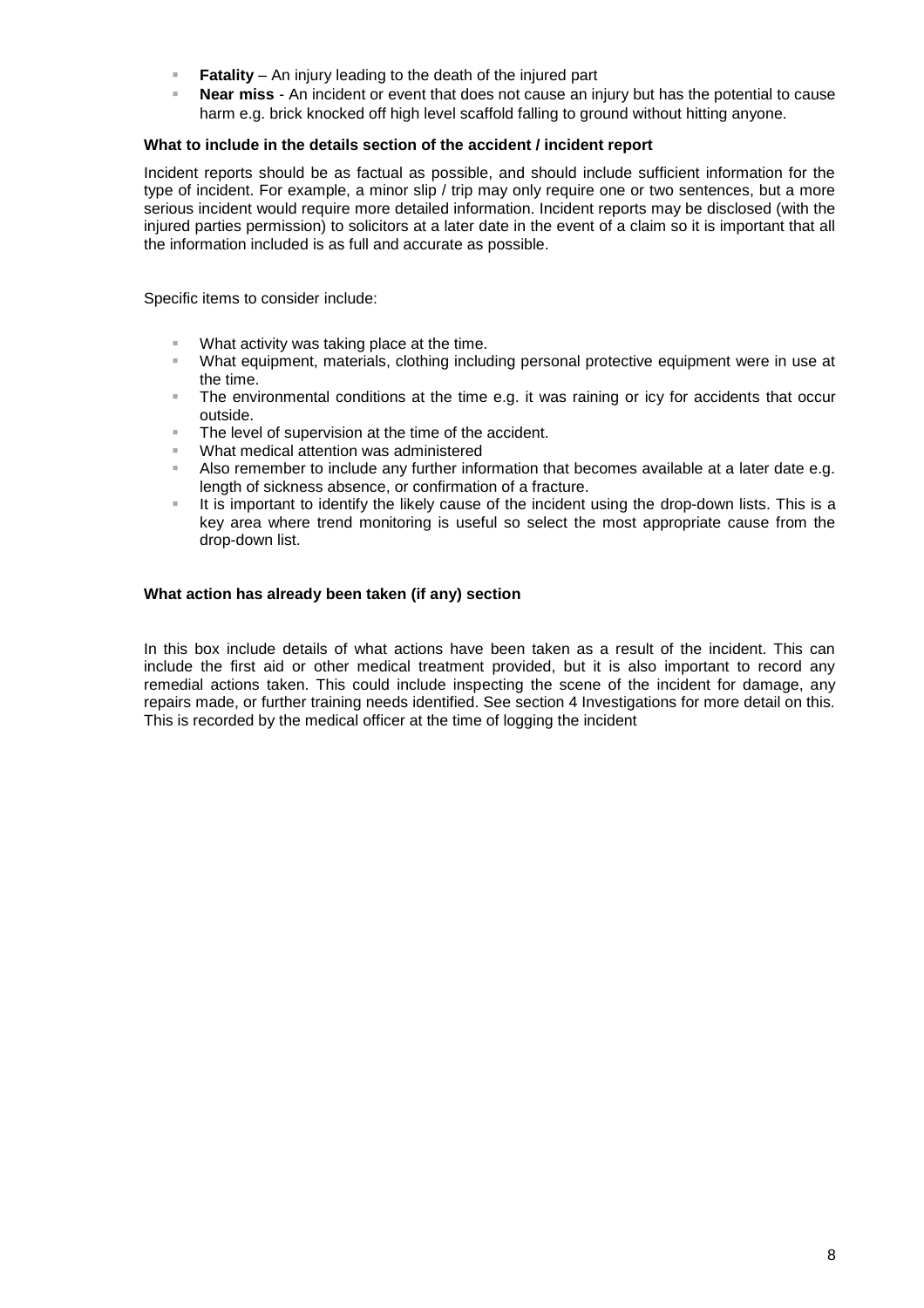#### **4. Reporting of Injuries, Diseases and Dangerous Occurrences Regulations (RIDDOR)**

Certain types of incident are reportable to the HSE under RIDDOR. A basic summary is included in the table below, but more information is available at: <http://www.hse.gov.uk/riddor/>

|                    | All deaths to workers and non-workers, with the exception of                  |  |  |
|--------------------|-------------------------------------------------------------------------------|--|--|
|                    | suicides, must be reported if they arise from a work-related                  |  |  |
|                    | accident, including an act of physical violence to a worker.                  |  |  |
|                    | Major Injuries, including:<br>×.                                              |  |  |
|                    | Fractures, other than to fingers, thumbs and toes                             |  |  |
|                    | Amputations<br>u,                                                             |  |  |
|                    | Any injury likely to lead to permanent loss of sight or<br>٠                  |  |  |
|                    | reduction in sight                                                            |  |  |
|                    | Any crush injury to the head or torso causing damage to<br>ш                  |  |  |
|                    | the brain or internal organs                                                  |  |  |
|                    | Serious burns (including scalding) which:<br>u,                               |  |  |
|                    | covers more than 10% of the body                                              |  |  |
|                    | causes significant damage to the eyes, respiratory<br>Ш                       |  |  |
| <b>Reportable</b>  | system or other vital organs                                                  |  |  |
| <b>injuries</b>    | Any scalping requiring hospital treatment                                     |  |  |
|                    | Any loss of consciousness caused by head injury or<br>u,                      |  |  |
|                    | asphyxia                                                                      |  |  |
|                    | Any other injury arising from working in an enclosed space<br>ш               |  |  |
|                    | which:                                                                        |  |  |
|                    | leads to hypothermia or heat-induced illness<br>m.                            |  |  |
|                    | requires resuscitation or admittance to hospital for                          |  |  |
|                    | more than 24 hours                                                            |  |  |
|                    | Accidents must be reported where they result in an employee or<br>ш           |  |  |
|                    | self-employed person being away from work, or unable to perform               |  |  |
|                    | their normal work duties, for more than seven consecutive days as             |  |  |
|                    | the result of their injury. This seven day period does not include the        |  |  |
|                    | day of the accident, but does include weekends and rest days. The             |  |  |
|                    | report must be made within 15 days of the accident.                           |  |  |
|                    | Carpal tunnel syndrome<br>٠                                                   |  |  |
|                    | Severe cramp of the hand or forearm<br>٠                                      |  |  |
|                    | Occupational dermatitis<br>٠                                                  |  |  |
|                    | Hand-arm vibration syndrome<br>٠                                              |  |  |
| Diseases           | Occupational asthma<br>٠                                                      |  |  |
|                    | Tendonitis or tenosynovitis of the hand or forearm<br>٠                       |  |  |
|                    | Any occupational cancer<br>×.                                                 |  |  |
|                    | Any disease attributed to an occupational exposure to a biological<br>٠       |  |  |
|                    | agent                                                                         |  |  |
|                    | The collapse, overturning or failure of load-bearing parts of lifts and<br>×. |  |  |
|                    | lifting equipment                                                             |  |  |
| <b>Dangerous</b>   | Plant or equipment coming into contact with overhead power lines<br>٠         |  |  |
| <b>occurrences</b> | The accidental release of any substance which could cause injury<br>٠         |  |  |
|                    | to any person.                                                                |  |  |

#### **RIDDOR in relation to students**

In general, RIDDOR only applies to people at work. Students and students are not at work and so are regarded as members of the public for RIDDOR. However, injuries to students and visitors who are involved in an accident at school or on an activity organised by the school are only reportable under RIDDOR if the accident results in:

- The death of the person, and arose out of or in connection with a work activity
- An injury that arose out of or in connection with a work activity and the person is taken directly from the scene of the accident to hospital for treatment (examinations and diagnostic tests do not constitute treatment)

The lists of specified injuries and diseases described for employees under RIDDOR do not apply if a student who is injured in an incident remains at school, is taken home or is simply absent from school for a number of days, the incident is not reportable.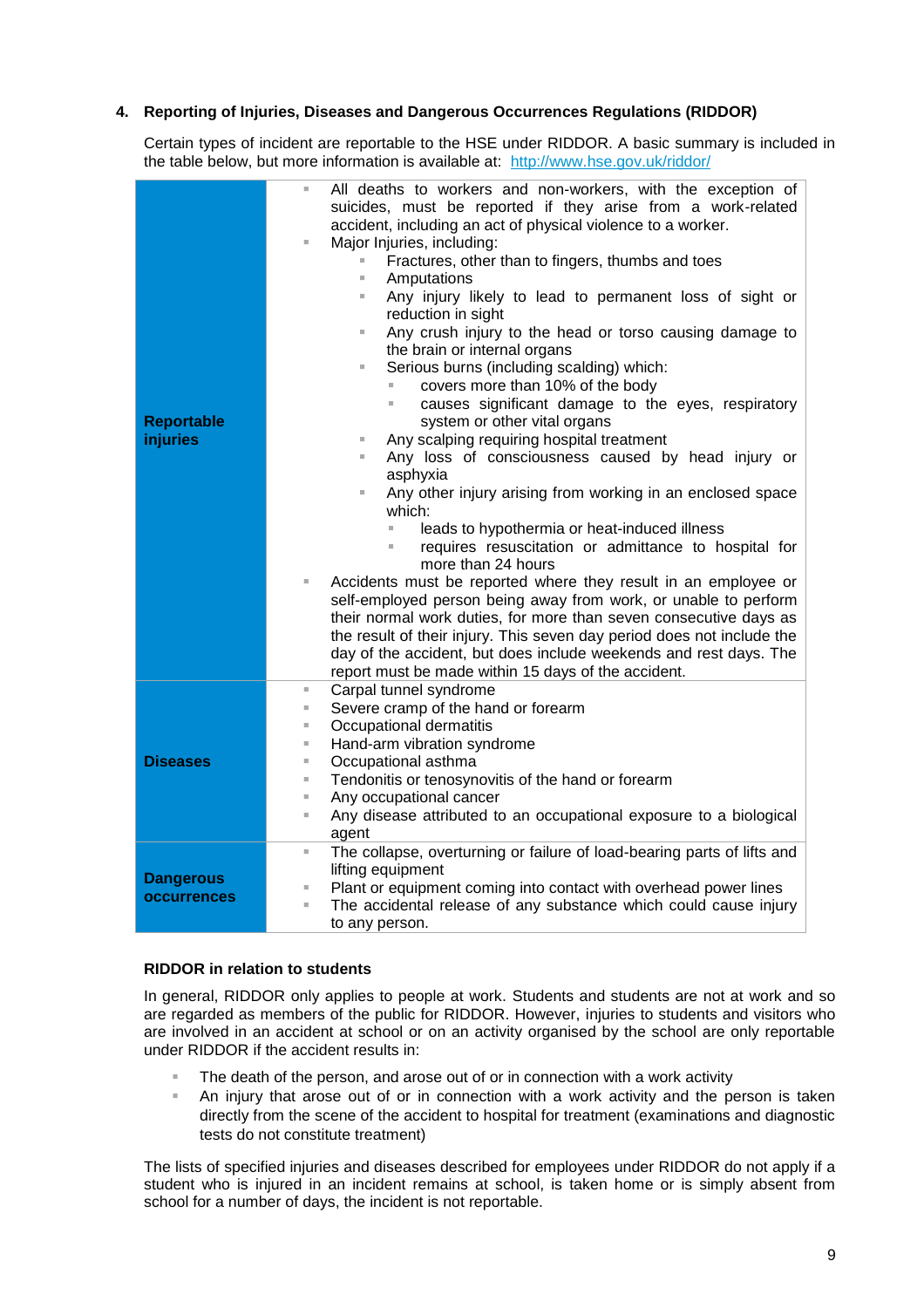#### **How do I decide whether an accident to a student arises out of or is in connection with work?**

The responsible person at the school should consider whether the incident was caused by:

- A failure in the way a work activity was organised (e.g. inadequate supervision of a field trip);
- The way equipment or substances were used (e.g. lifts, machinery, experiments etc); and/or
- The condition of the premises (e.g. poorly maintained or slippery floors).

So, if a student is taken to hospital after breaking an arm during an ICT class, following a fall over a trailing cable, the incident would be reportable. If a student is taken to hospital because of a medical condition (eg an asthma attack or epileptic seizure) this would not be reportable, as it did not result from the work activity.

This means that many of the common incidents that cause injuries to students at school tend not to be reportable under RIDDOR, as they do not arise directly from the way the school undertakes a work activity. Remember, in all these cases, you only need to consider reporting where an accident results in a student's death or they are taken directly from the scene of the accident to hospital for treatment. There is no need to report incidents where people are taken to hospital purely as a precaution, when no injury is apparent.

#### **What about accidents to students during sports activities?**

Not all sports injuries to students are reportable under RIDDOR, as organised sports activities can lead to sports injuries that are not connected with how schools manage the risks from the activity.

The essential test is whether the accident was caused by the condition, design or maintenance of the premises or equipment, or because of inadequate arrangements for supervision of an activity. If an accident that results in an injury arises because of the normal rough and tumble of a game, the accident and resulting injury would not be reportable. Examples of reportable incidents include where:

- **The condition of the premises or sports equipment was a factor in the incident, e.g. where a** student slips and fractures an arm because a member of staff had polished the sports hall floor and left it too slippery for sports
- There was inadequate supervision to prevent an incident, or failings in the organisation and management of an event.

#### **What about accidents to students in a playground?**

Most playground accidents due to collisions, slips, trips and falls are not normally reportable. Incidents are only reportable where the injury results in a student either being killed or taken directly to a hospital for treatment. Either is only reportable if they were caused by an accident that happened from or in connection with a work activity.

This includes incidents arising because:

- The condition of the premises or equipment was poor, e.g. badly maintained play equipment
- The school had not provided adequate supervision, e.g. where particular risks were identified, but no action was taken to provide suitable supervision

#### **Physical violence**

Violence between students is a school discipline matter and not reportable under RIDDOR, as it does not arise out of or in connection with a work activity.

**The key thing to consider when deciding whether to report an incident to a student or other person who is not at work is whether the accident arose out of or was connected with the work activity.**

The HSE have produced a guidance note on RIDDOR in schools, which is available at: <http://www.hse.gov.uk/pubns/edis1.htm>

**Contact Health and Safety consultants if in any doubt or if further advice is required.**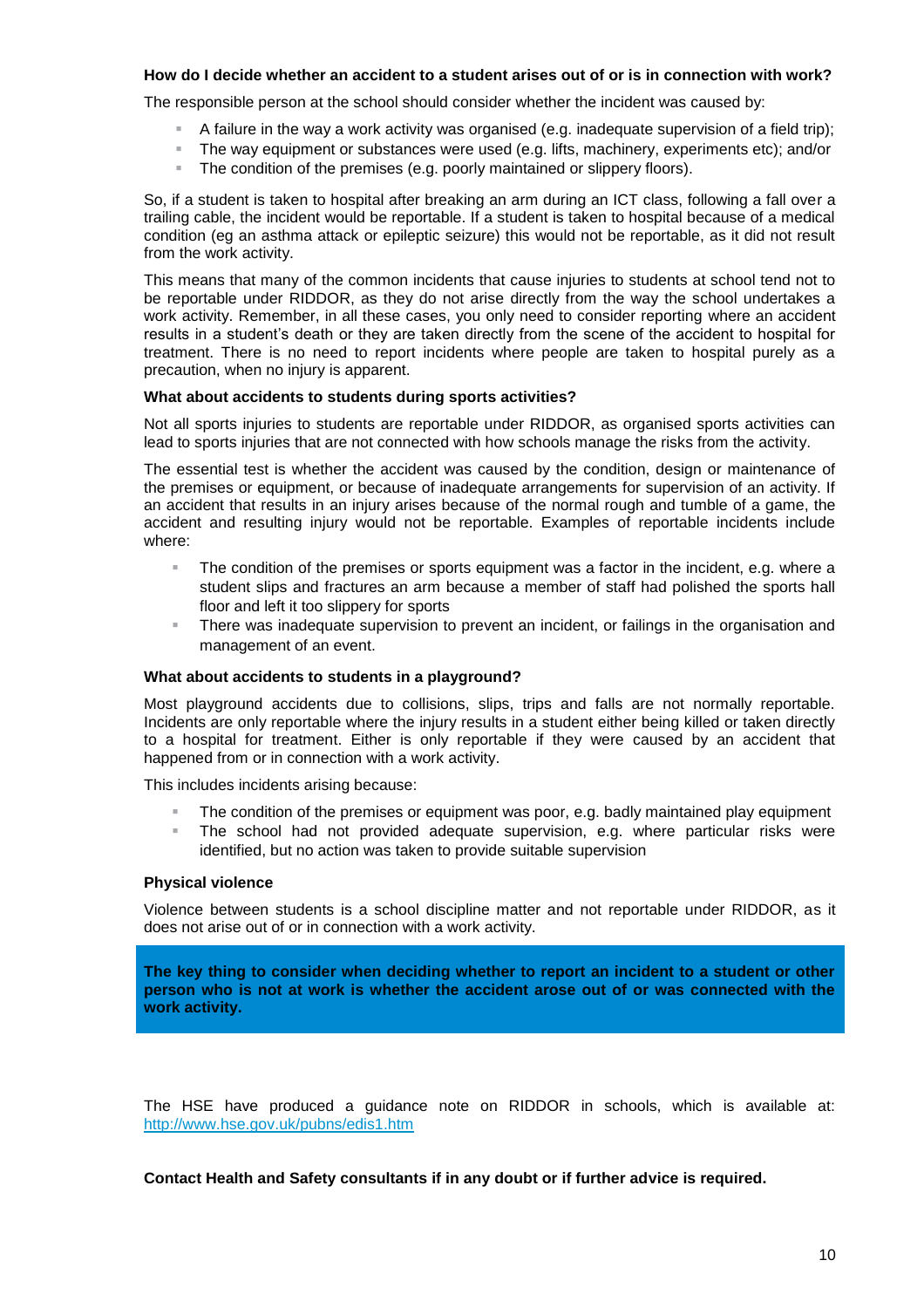#### **5. Investigating Incidents**

It is important to investigate incidents to identify the cause and to then prevent it from happening again. Information may also need to be collected for enforcement agencies or insurers.

There are three main levels of cause that can be picked up during an investigation.

- **Immediate causes** are unsafe actions or lack of action and unsafe conditions. They are the most obvious reason why an adverse event happens e.g. the guard is missing or the employee slips. If the investigation stops at this point then there is a far higher likelihood that it will happen again. There also may be several immediate causes identified in any one adverse event.
- **Underlying causes** are factors that allow unsafe actions and conditions to happen. They are the less obvious system or organisational reasons for an adverse event happening, e.g. pre-start-up machinery checks are not carried out by supervisors, the hazard has not been adequately considered via a suitable and sufficient risk assessment, or work pressures are too great.
- **Root causes** are factors that may cause conditions that could result in an undesirable event. They are the initiating event or failing from which all other causes or failings spring. Root causes are generally management, planning or organisational failings.

An investigation should attempt to identify the underlying and, especially, the root causes of an incident. By identifying and addressing the root causes of an incident there is a far greater likelihood that an incident will be prevented.

It is essential that near misses are also investigated to prevent further incidents where injury may be caused.

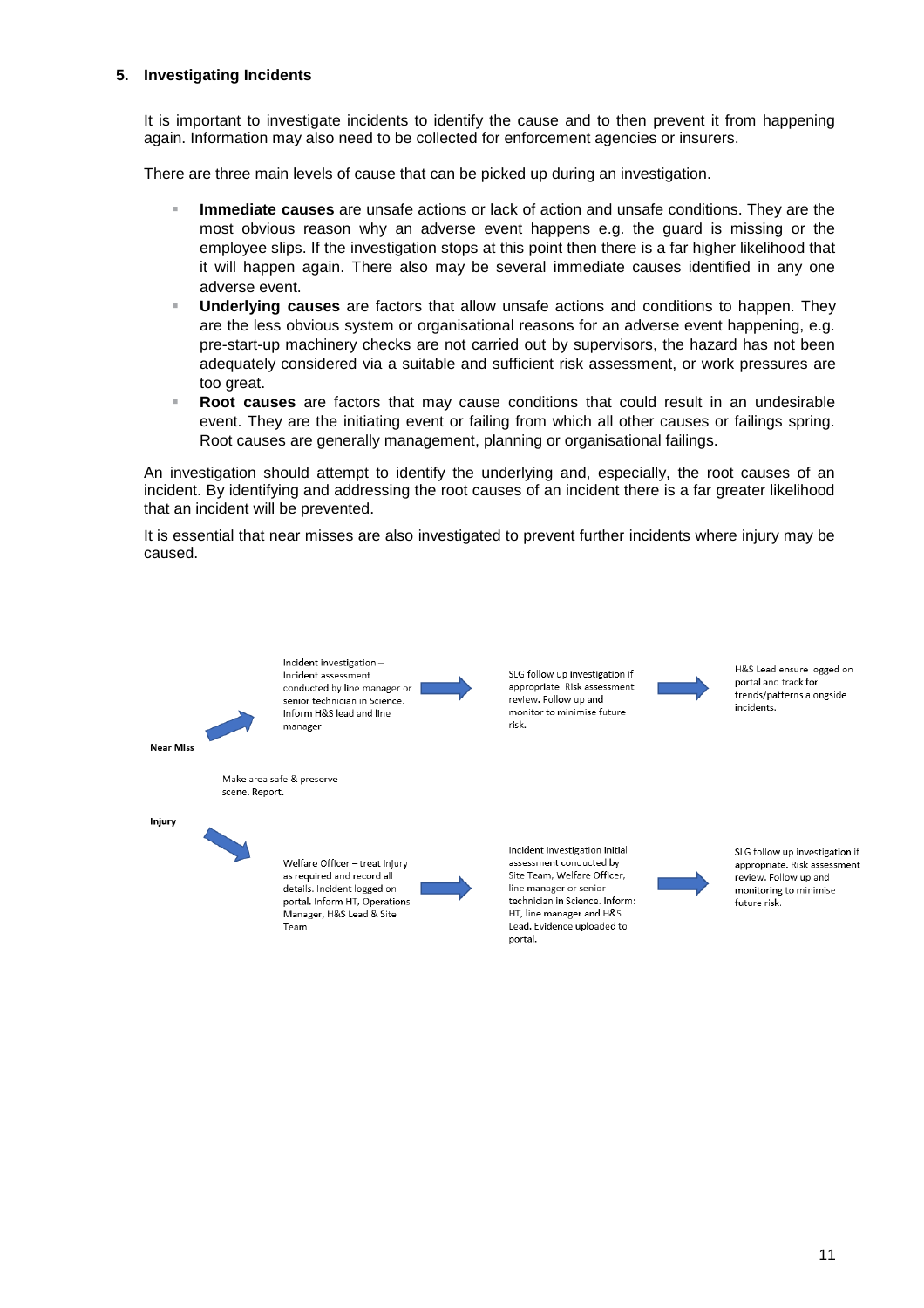#### A summary of the investigation process is included below.

#### **Carrying out an investigation**